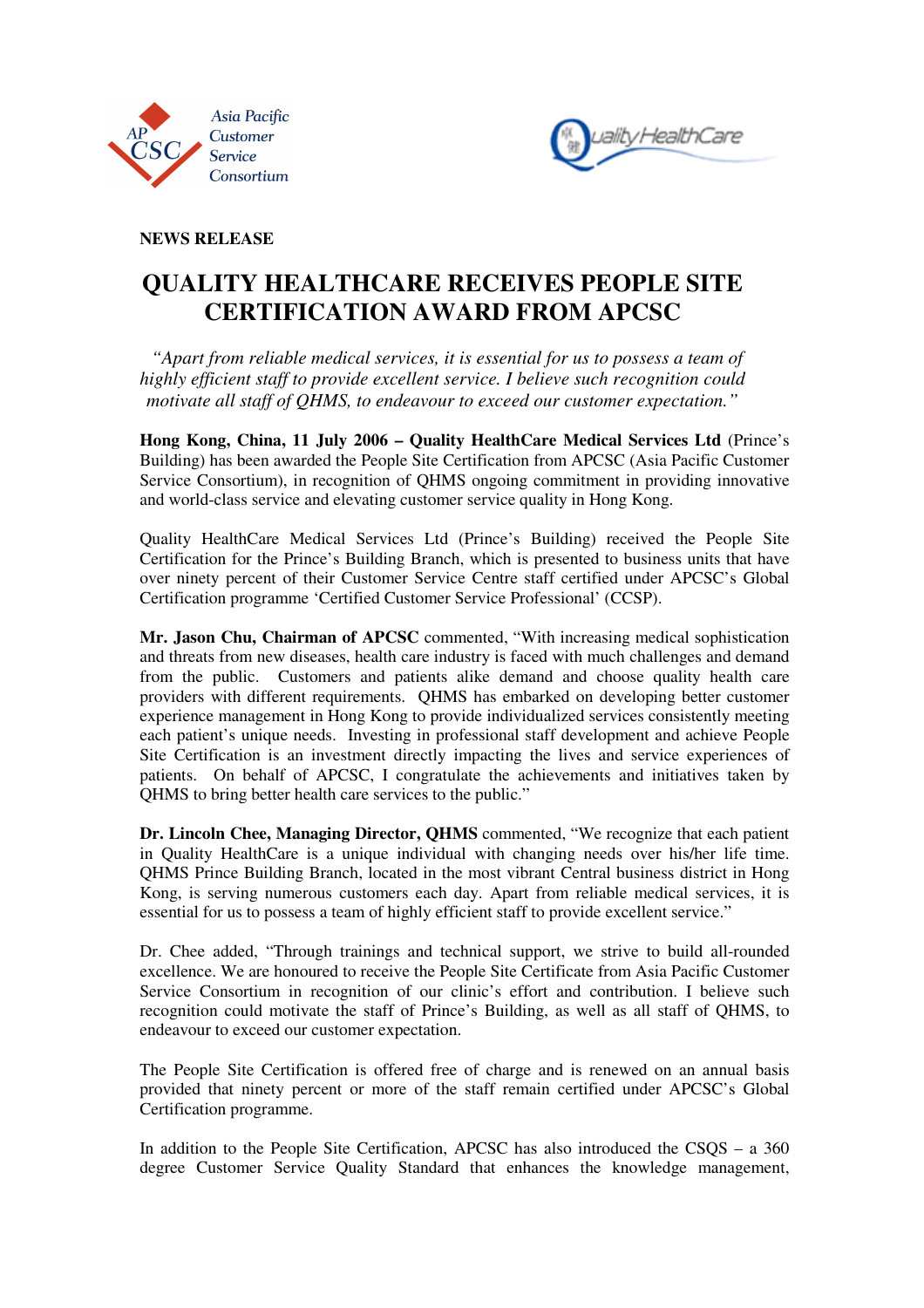organization learning and customer relationship excellence. APCSC is inviting leading organizations to participate as a committee member and to contribute to the development of the standard.

The CSQS has been developed in conjunction with the Asia Pacific Customer Service Consortium (APCSC) and in collaboration with researchers at the University of Hong Kong (HKU) to assess the overall service quality, best practice compliance and performance of the customer service operation. It is the highest certification that is awarded to call centres and customer service organizations that excel in people excellence in customer relationship.

For Global Certification Program, People Site Certification, CSQS or press enquiries/interviews, please contact Ms. Stella Lau at +852 2174 1428. Press releases are also available by email, kindly send requests to: stella.lau@apcsc.com

## **About Asia Pacific Customer Service Consortium (www.apcsc.com)**

APCSC is founded with the belief of that "*Excellent Customer Relationship is the only way to Sharpen your Competitive Edge!*" The goal of the Consortium is to promote service quality and customer relationship excellence in international cities across the Asia Pacific Region and to recognize and reward companies, business units, teams and individuals that have contributed to the success of both their customers and the organizations that they serve. APCSC jointly offers the most recognized global certifications for Customer Service Management, Call Centre, Help Desk professions together with global education partners and international membership organizations to set worldwide standards.

## **About Quality HealthCare Medical Services (www.qhms.com.hk)**

Quality HealthCare Asia Limited is a physician led provider group offering an integrated range of healthcare services including facilities management, third party plan administration and paramedical support. The Group provides care for our private and corporate contract patients through a network of more than 560 Western and Chinese medical centers, and 44 dental and physiotherapy centers. In 2005, our network recorded more than 2 million healthcare visits. They operate eight elderly care homes and Hong Kong's longest-established international nursing agency. One of their medical practices has been serving Hong Kong people for over 135 years.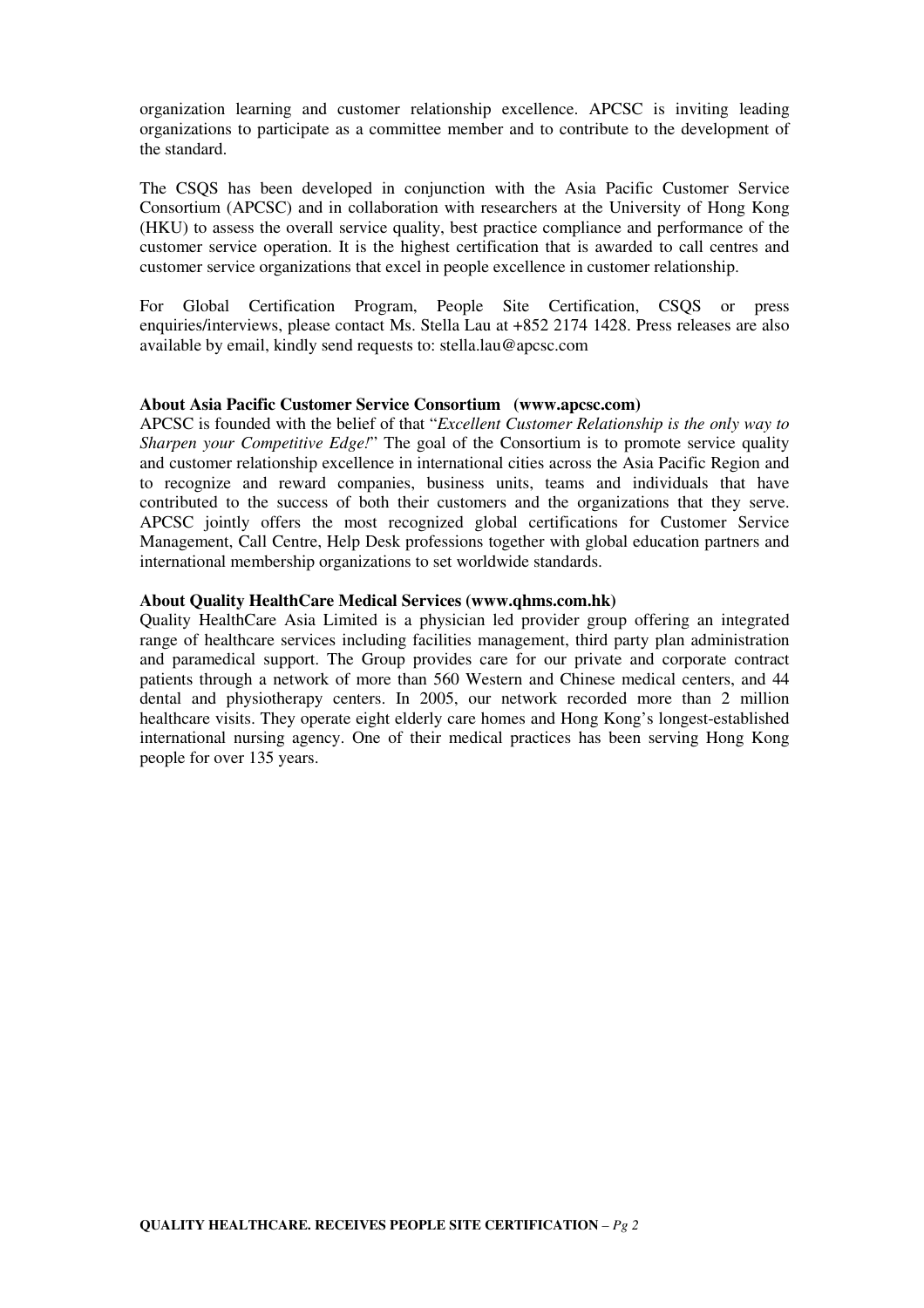



新聞稿

# 卓健醫療太子大廈分行獲亞太顧客服務協會頒發的 「優質客服專員中心證書」

"除了專業可靠的醫療服務,我們更需要高質素和高效率的團隊以提供優 越的服務。我相信是次嘉許能推動我們的員工 繼續以超越客戶期望為我們努力的目標。*"* 

中國 **-** 香港**, 2005** 年**7** 月**29**日 **–** 卓健醫療太子大廈分行榮獲亞太顧客服務協會頒發 的優質客服專員中心證書,以表揚卓健醫療太子大廈分行不斷致力提供創新及 世界級的顧客服務,及其對提升亞太區內顧客服務質素所作出的貢獻。

卓健醫療太子大廈分行獲頒發的優質客服專員中心證書,要求機構必須有九成 以上的顧客服務和熱線中心的職員達到亞太顧客服務協會全球性認可培訓證書 課程的認証標準,其中包括顧客服務專員證書(CCSP)。

亞太顧客服務協會主席朱剛岑先生表示:「隨著醫藥發展和新疾病威脅, 醫療界 面對公眾重大的需求和挑戰。顧客和病人均有不同選擇合適和高質素醫療機構 的準則。卓健醫療在香港開拓並致力提升顧客經驗管理, 並針對病人的需要提供 個人化的服務。投資在員工上的培訓和獲頒優質客服專員中心證書上的成就能 更直接影響顧客生命和服務體驗。我謹代表亞太顧客服務協會祝賀卓健醫療得 到是次的認同和其主動為公眾提供較佳醫療服務的精神。」

卓健醫療服務有限公司董事總經理徐旺仁醫生表示:「我們認為每一個卓健醫 療的顧客都是獨一無二的,而且在不同的時期有不同的需要。卓健醫療太子大 廈分行位於中環這個繁盛的商業中心, 每天均服務著數以百計的客戶。因此, 除了專業可靠的醫療服務,我們更需要高質素和高效率的團隊以提供優越的服 務。」

徐旺仁醫生更表示:「我們一直致力透過專業培訓和提升硬件配套在各方面均 做到最好,對於獲得亞太顧客服務協會頒發優質客服專員中心證書, 我們感到